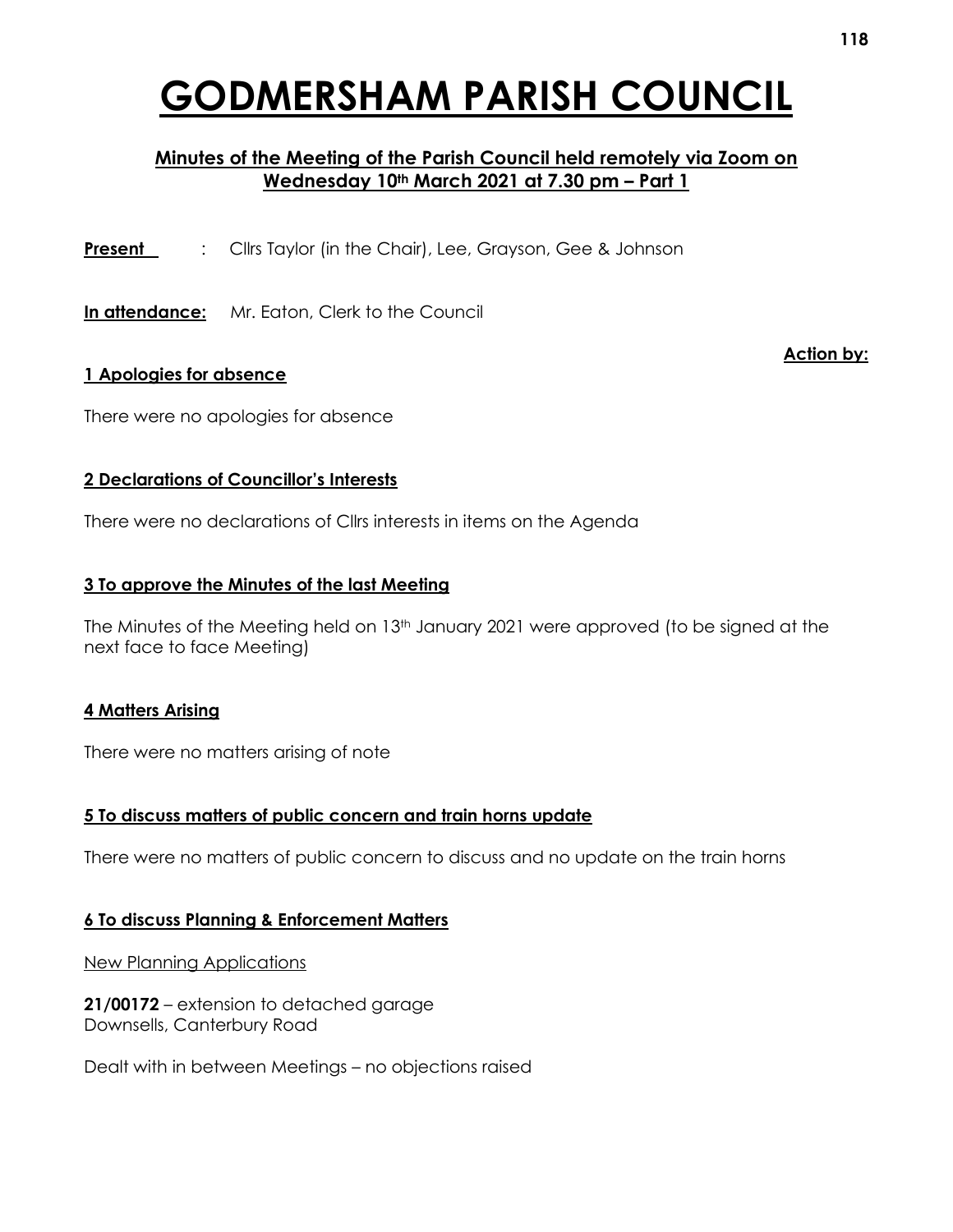**21/00234 & 21/00235** – alteration to roof structure of conservatory The Old Vicarage, Godmersham Park, Canterbury Road

Dealt with in between Meetings – no objections raised

**21/00331** – erection of front porch Beau Vista, Canterbury Road

There were no objections to this application

#### Decided Planning Applications

There were no decided planning applications to note

#### **7 Finance Matters & Accounts for payment**

| The following were approved for payment                                                                 |                     |
|---------------------------------------------------------------------------------------------------------|---------------------|
| G Eaton, Clerk's salary and expenses (Feb & March)<br>GW Landscaping, grounds maintenance (Feb & March) | 483.20*<br>444.00** |
| Cheque No 921 Inland Revenue, Clerk's tax (Feb & March)                                                 | 100.80              |
| $*$ paid by monthly $SO$ of $O(1)$ 40                                                                   |                     |

paid by monthly SO of  $\pounds$ 241.60 \*\* paid by monthly SO of £222.00

#### To consider increasing the Clerk's rate of pay

The Clerk's request for his hourly rate of pay to be increased from £12.00 to £12.50 with effect from 1st April 2021 was unanimously agreed. The Clerk thanked the Cllrs

#### Annual Risk Assessment for 2020/2021

The draft Risk Assessment template for 2020/2021 previously circulated by email had been updated and amended as agreed. The revised template was unanimously approved

#### **8 Correspondence**

Email re off road bikes/quad bikes in Pope Street – it was agreed these issues should be reported to the Police. Clerk to reply **Clerk**

Emails re Census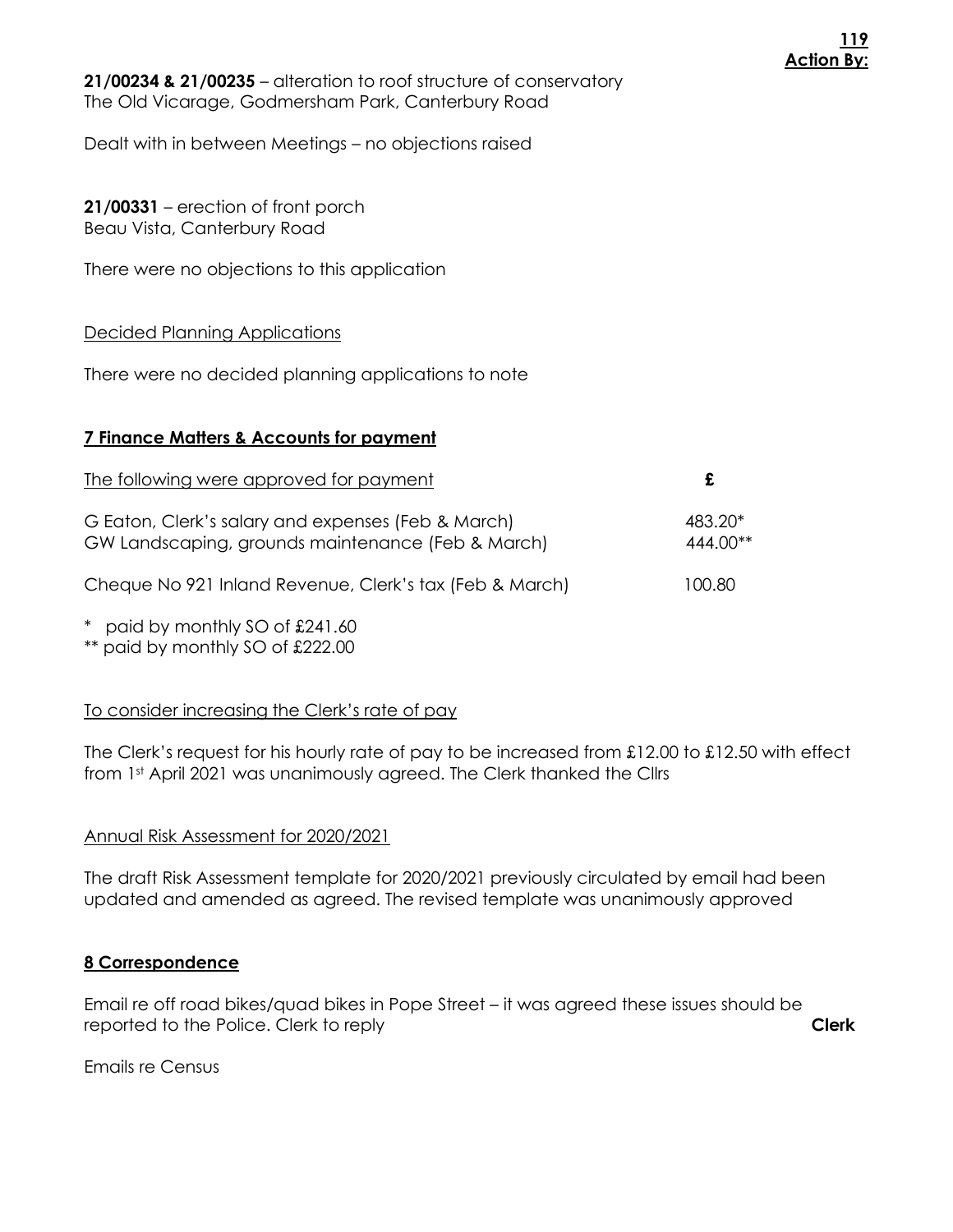## **9 AOB**

There was no other business to discuss

#### **10 Date of next Meeting**

It was agreed that the next Meeting would take place on 12<sup>th</sup> May 2021 at 8.00 pm at Godmersham Village Hall

There being no other business the Meeting closed at 8.00 pm